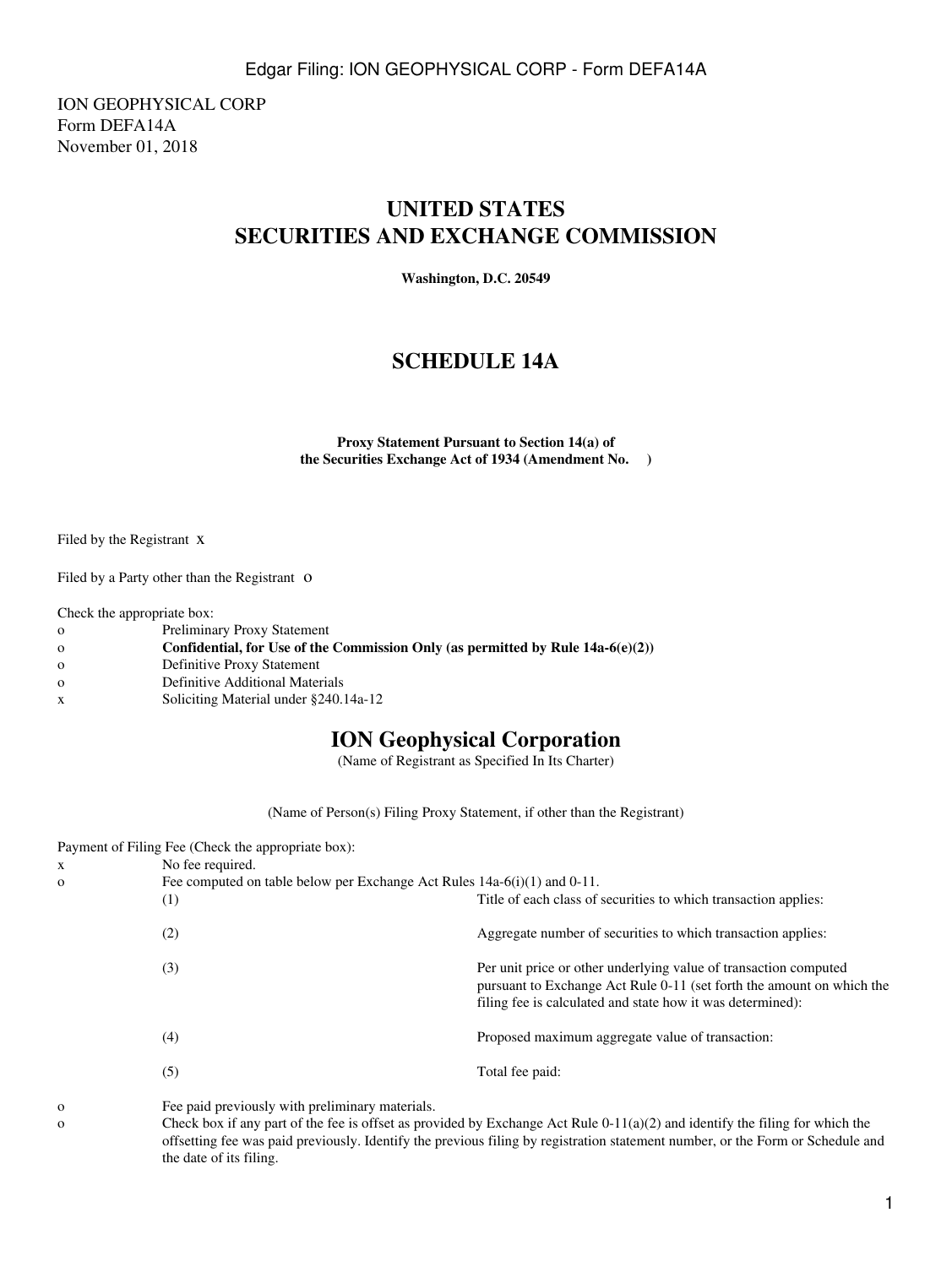- (1) Amount Previously Paid:
- (2) Form, Schedule or Registration Statement No.:
- (3) Filing Party:
- (4) Date Filed: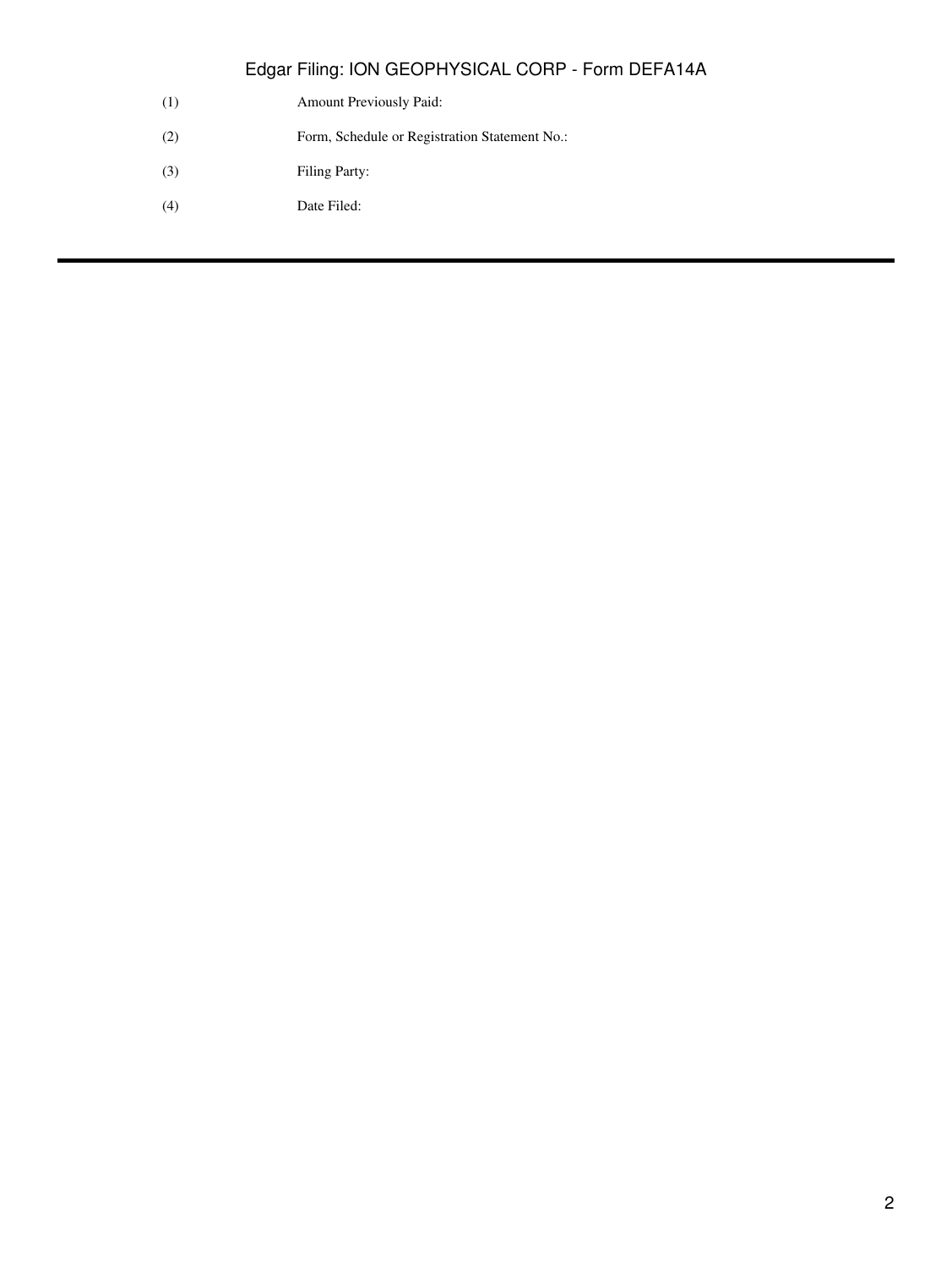#### **EXPLANATORY NOTE**

ION Geophysical Corporation (ION) hosted its 3rd Quarter 2018 earnings call at 10:00 a.m. EST on November 1, 2018 (the Call). During the Call, ION s CEO Brian Hanson made the following statements in connection with certain to be proposed amendments to ION s current 2013 Long Term Incentive Plan (the LTIP):

Before we open it up for questions, I d like to take a minute to speak about our long-term incentive plan, or LTIP for short. We were one of the first to act in the downturn, quickly and deeply streamlining the business. Since then, we ve worked hard to maintain the \$100M of annualized costs we ve taken out of the business. This includes freezing merit increases for 3 years in a row and 2 years of salary reductions. We also haven t issued equity under our LTIP in almost 3 years except in very limited cases involving new hires or promotions that would reduce our cash outlay. Given that, virtually all of the equity we have issued our employees will finish vesting on this coming March 1, 2019.

Now we re seeing the market pick up and it s critical to keep our key employees in place. Our executive team is starting to get attractive offers and we re already intervening to stem attrition in our middle management. Equity-based awards provide value to our shareholders by allowing us to attract and retain first rate talent, while tying our employees financial compensation to the performance of the company. Our Board and I believe it is very important for our employees, especially our key employees, to have skin in the game.

I am proposing, and shareholders will be receiving more details about this shortly in our proxy statement, that we replenish our LTIP in a way that is beneficial to our shareholders. We engaged AON Hewitt, a leading compensation consultant, to analyze our compensation program relative to industry practice, and they concluded our current pool is insufficient to adequately attract and retain first rate talent. Their analysis showed that to attract and retain top talent under an ISS-compliant plan, it would require us to make an annual grant of approximately 800,000 shares compromised of stock options and restricted stock awards, which, over three years, would require an additional 2.4 million shares for the LTIP.

However, AON Hewitt recommended a more creative, non-compliant option that would require half as many shares to achieve the same result. Under this approach, we would grant all awards as performance-based restricted stock, rather than having to make 2/3 of the grants as stock options, as is typically pushed by ISS and Glass Lewis and contemplated by our current plan. ISS and Glass Lewis, two independent proxy advisory firms, like to require that a certain amount of shares be dedicated to stock options so that the recipients dont benefit unless the stock price increases. Standard practice is to award restricted stock that vests over time, regardless of the stock s performance, and to couple that with stock options that are worthless if the stock doesn t appreciate.

We are not only going to propose that the restricted shares vest over a 3 year term, as is traditional practice, but also that the restricted shares vest based on very aggressive performance triggers. The tranche that vests after one year must have a share price increase of 25% from the grant date; the tranche that vests after two years must have a share price increase of 50%; and the final tranche that vests after three years must have a share price increase of 75%. Essentially this creates an award that behaves both as a restricted share and as a stock option and makes the value of the award, per share, higher than a stock option, but *only if* the performance triggers are satisfied. It is a great, creative option to bring our key employees compensation up to market levels suggested by AON Hewitt, while at the same time requiring fewer shares to be used from the LTIP. So while the proposal will be considered outside the guidelines of ISS and Glass Lewis, we estimate we will have to issue half as many shares for the same outcome with this approach over the next 3 years.

We are following AON Hewitt s recommendation to ask you, our shareholders, to approve another 1.2 million shares of restricted stock so we can continue to provide appropriate, stock-based incentives to our employees. We are going to ask once for equity to incentivize our leadership team for the next three years. This isnt something we do often the last time we asked to increase the share pool was in 2015. We plan to issue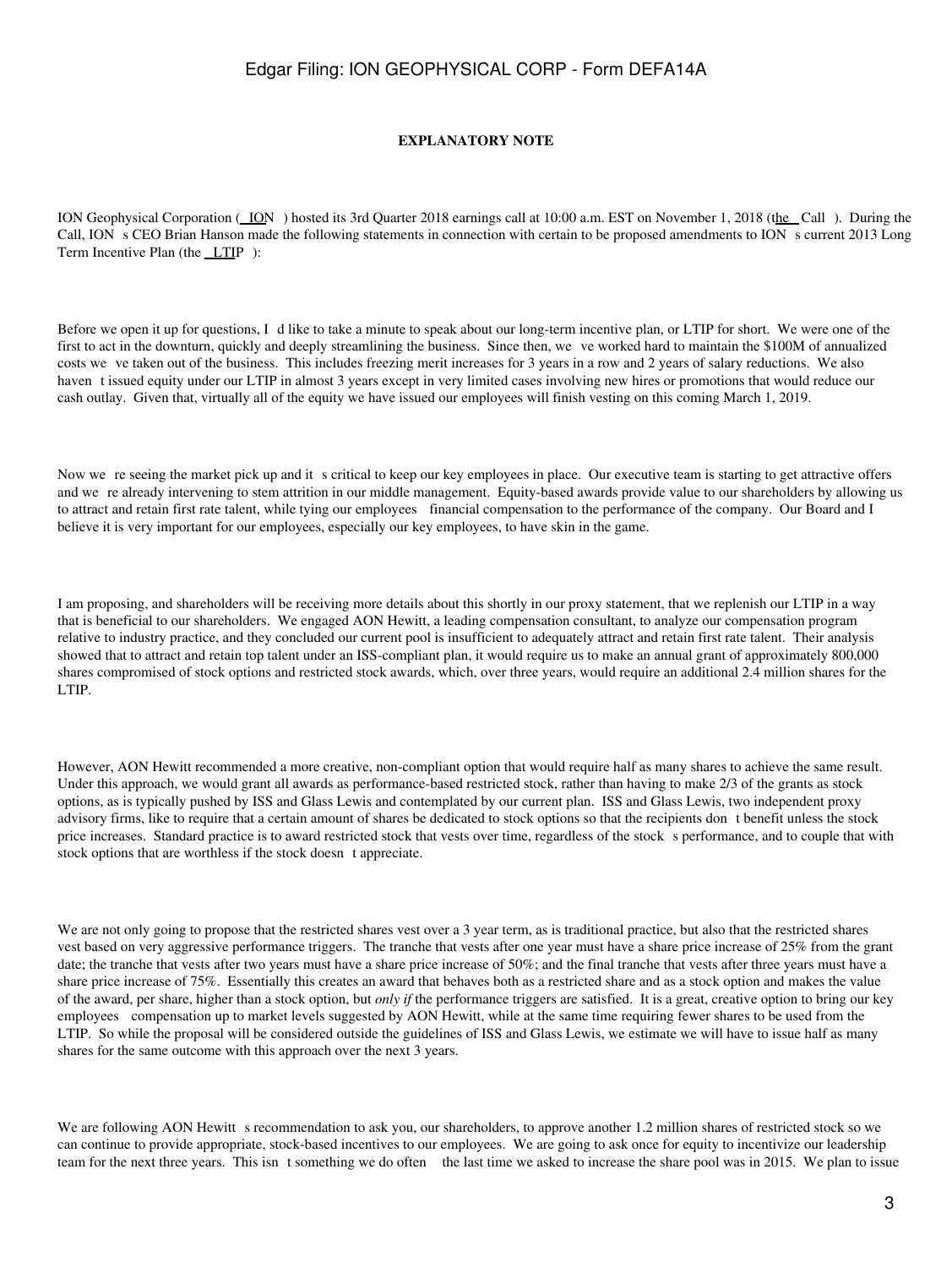900,000 shares now and save 300,000 for new hires and promotions. I intend for these awards to be time and performance vested so our interests are directly aligned with shareholders. Our employees wont be rewarded unless they stay at ION and help drive the stock price up for our shareholders.